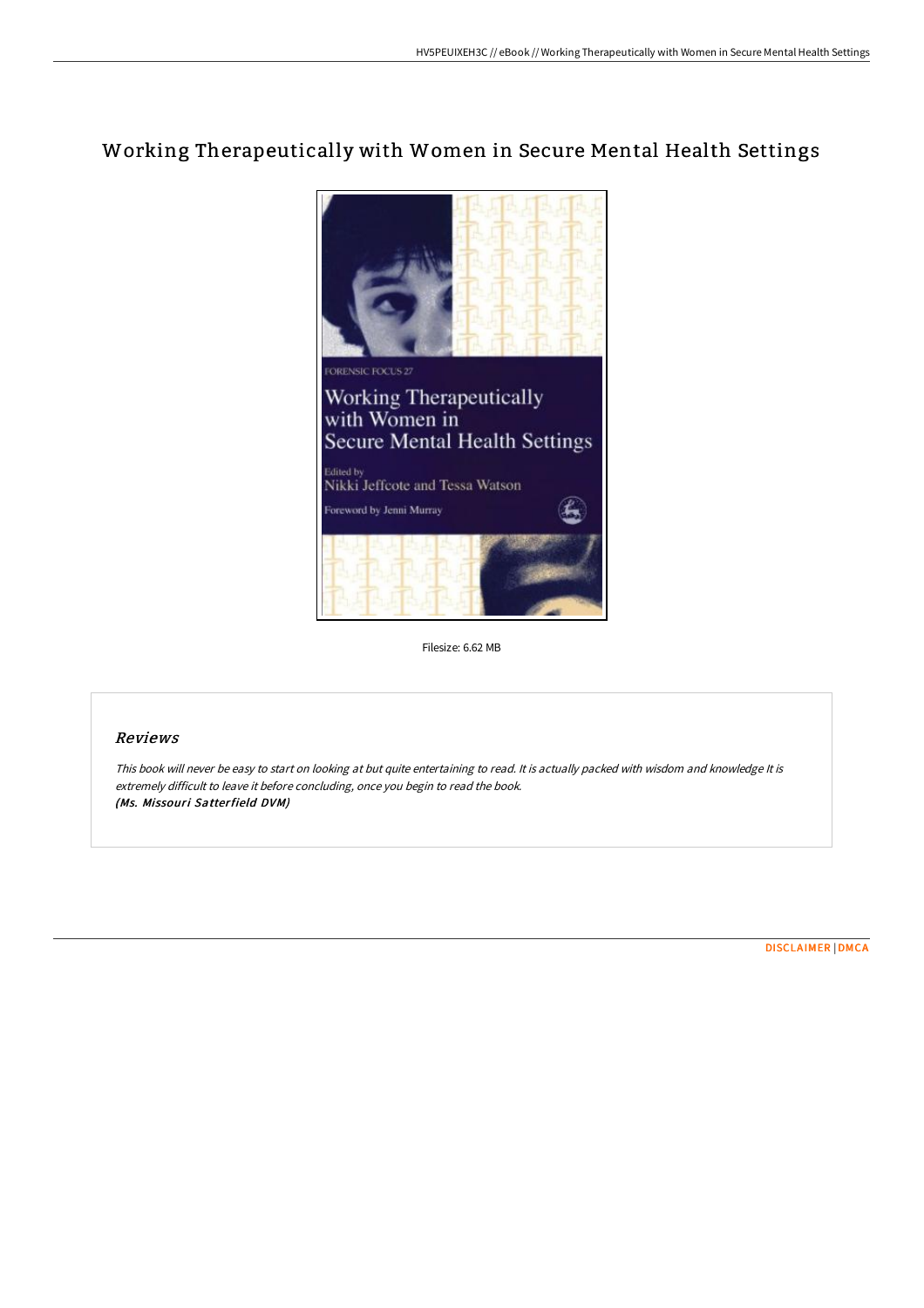### WORKING THERAPEUTICALLY WITH WOMEN IN SECURE MENTAL HEALTH SETTINGS



**DOWNLOAD PDF** 

Jessica Kingsley Publishers. Paperback. Book Condition: new. BRAND NEW, Working Therapeutically with Women in Secure Mental Health Settings, Nikki Jeffcote, Tessa Watson, Jenni Murray, Gwen Adshead, 'This book is an invaluable resource for all healthcare professionals working with women in secure services. It offers an insight into the needs of an often reviled but vulnerable client group.' -Journal of Advanced Nursing 'The Editors have successfully maintained a readable and thought-provoking style in a multi-author text and the book can be recommended to all mental health professionals in this field'. -The Mental Health Review, Vol 10 Issue 3 'This publication is aimed at practitioners who work with women in secure settings. There is relatively little material available which integrates practice, research and service development issues in this challenging area, and this publication fills an important gap. The first section explores and explains the theoretical issues which should underpin relevant policies and practices by the different practitioners operating in this, somewhat neglected, field. The section covers matters such a gender and forensic mental health, the vulnerability of women in prison, and women's pathways into and through secure mental health services. The second focuses on practice issues including challenges for forensic mental health nurses; experiences of women patients, and lessons for practice from a women's group in a medium secure setting. The final section explores key themes for service development. This is a thought-provoking and authoritative resource.' - Care and Health Magazine 'This is an honest and open review of the challenges faced by staff working with women in secure mental health settings, and current research, thinking and developments in service provision. It's contributors provide a rich multidisciplinary perspective, in welcome contrast to the medical model that more usually drives high and medium secure units.Contributors question current practice in, for example, the management...

Ð Read Working [Therapeutically](http://www.bookdirs.com/working-therapeutically-with-women-in-secure-men.html) with Women in Secure Mental Health Settings Online  $PDF$ Download PDF Working [Therapeutically](http://www.bookdirs.com/working-therapeutically-with-women-in-secure-men.html) with Women in Secure Mental Health Settings